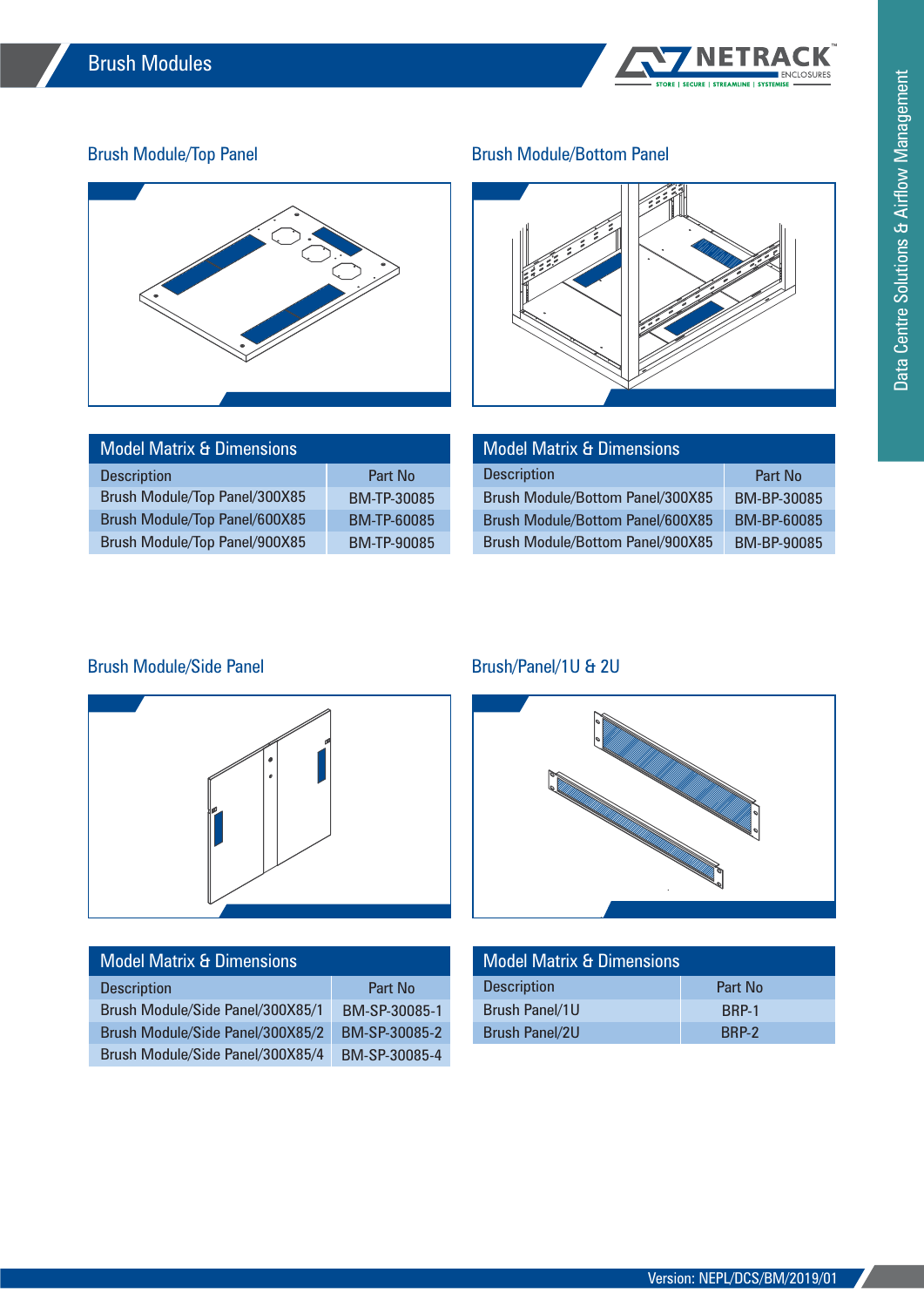

#### Air seal Kit/ Brushed



| <b>Model Matrix &amp; Dimensions</b>                       |                  |
|------------------------------------------------------------|------------------|
| <b>Description</b>                                         | Part No.         |
| Front Air seal Kit/42/600/2 Opening per side/Brushed/Type1 | ASK-42-600-B-001 |
| Front Air seal Kit/42/800/2 Opening per side/Brushed/Type1 | ASK-42-800-B-001 |
| Front Air seal Kit/42/600/2 Opening per side/Brushed/Type2 | ASK-42-600-B-002 |
| Front Air seal Kit/42/800/2 Opening per side/Brushed/Type2 | ASK-42-800-B-002 |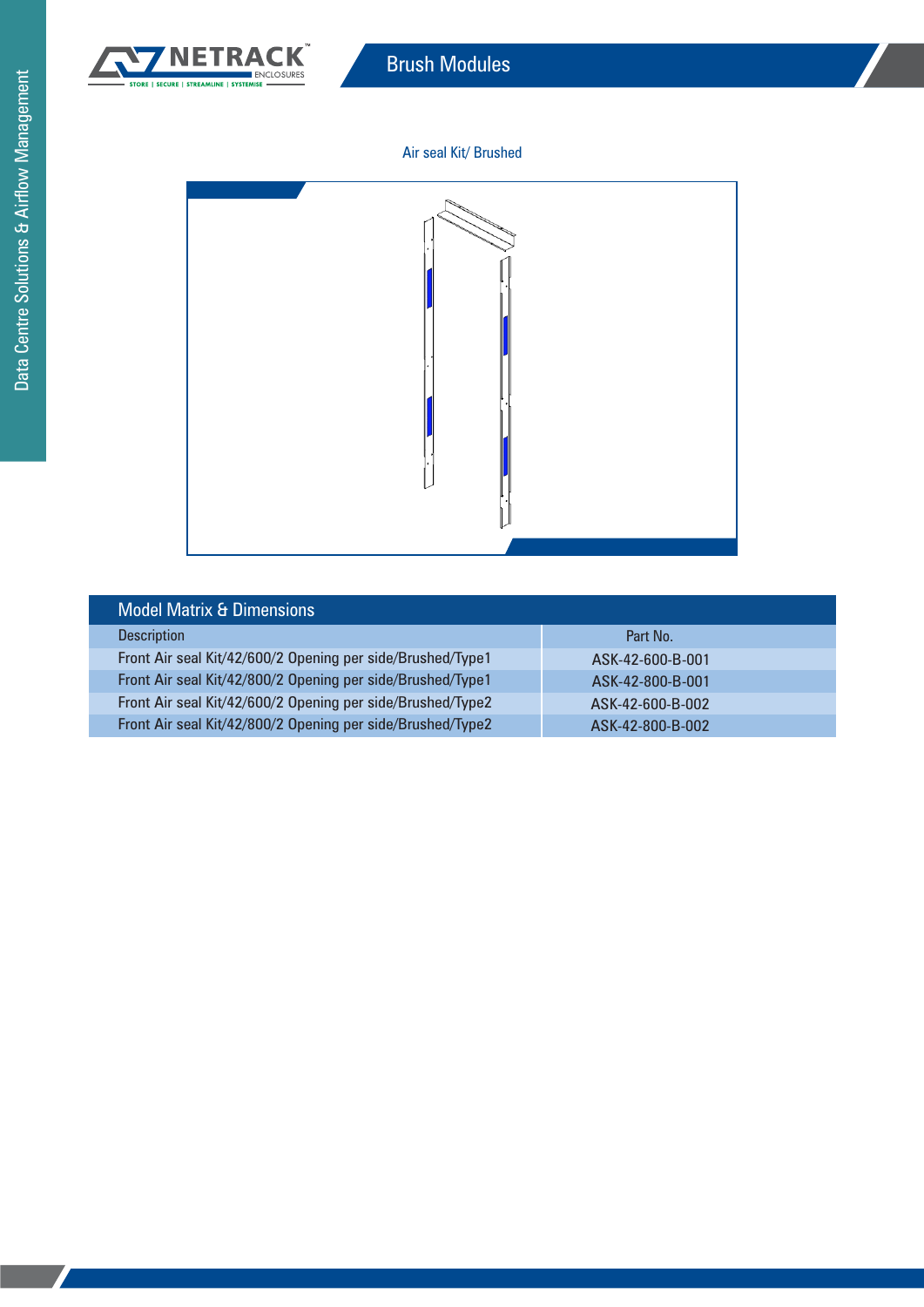

#### Gland Plate Module/Top Panel ( IP40 and above and Acousti / iRack)



| <b>Model Matrix &amp; Dimensions</b>   |              |
|----------------------------------------|--------------|
| <b>Description</b>                     | Part No.     |
| Gland Plate Module/Top Panel/100X85    | GPM-TP-10085 |
| Gland Plate Module/Top Panel/200X85    | GPM-TP-20085 |
| Gland Plate Module/Top Panel/300X85    | GPM-TP-30085 |
| Gland Plate Module/Top Panel/600X85    | GPM-TP-60085 |
| Gland Plate Module/Top Panel/900X85    | GPM-TP-90085 |
| Gland Plate Module/Bottom Panel/100X85 | GPM-BP-10085 |
| Gland Plate Module/Bottom Panel/200X85 | GPM-BP-20085 |
| Gland Plate Module/Bottom Panel/300X85 | GPM-BP-30085 |
| Gland Plate Module/Bottom Panel/600X85 | GPM-BP-60085 |
| Gland Plate Module/Bottom Panel/900X85 | GPM-BP-90085 |